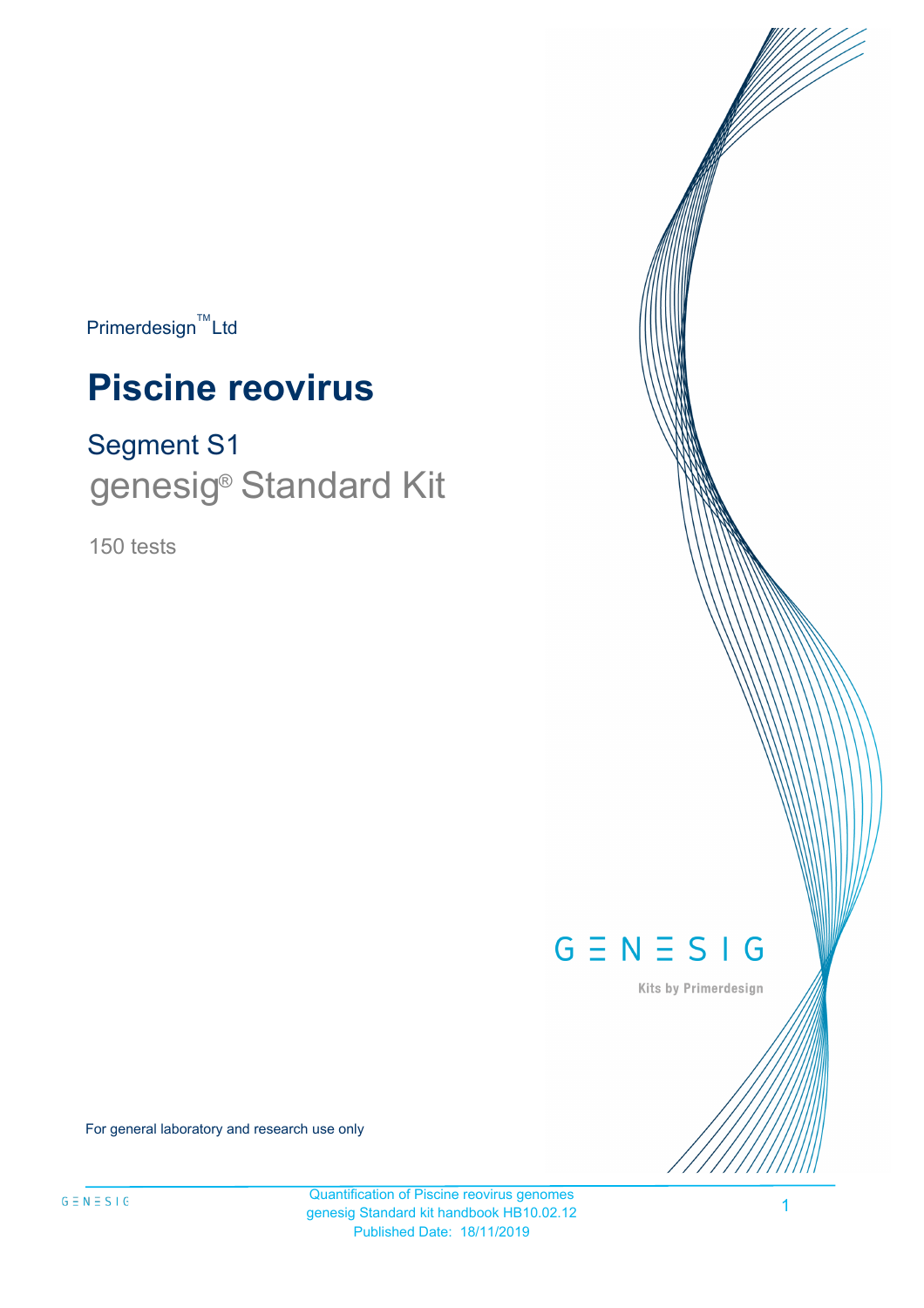### Introduction to Piscine reovirus

Piscine orthoreovirus (PRV) belongs to the Reoviridae family and is the only known fish virus related to the Orthoreovirus genus. The virus is the causative agent of heart and skeletal muscle inflammation (HSMI), an emerging disease in farmed Atlantic salmon. PRV is ubiquitous in farmed Atlantic salmon and high loads of PRV in the heart are consistent findings in HSMI.

PRV has a segmented, double-stranded RNA (dsRNA) genome and belongs to the Reoviridae family. PRV has 10 genomic segments, as do the orthoreoviruses, but the overall amino acid identity between the homologous proteins is very low, particularly for the surface-exposed and non-structural proteins. However, several amino acid motifs central to protein function are conserved for orthoreoviruses and PRV.

Although high loads of PRV in the heart are a consistent finding in HSMI outbreaks, the virus can be detected at low levels in fish throughout the production cycle. PRV has also been detected in farmed Atlantic salmon in Canada and Chile, farmed steelhead trout (Oncorhynchus mykiss), wild chum salmon (O. keta) in Canada and in wild Atlantic salmon and brown trout (Salmo trutta L.) in Norway.

In aquaculture farming, large numbers of animals are kept confined at high densities allowing for the rapid proliferation of the infectious agents.

HSMI was first described in Norway in 1999 . HSMI is mainly observed during the seawater grow-out phase of the fish, with morbidity close to 100% in affected cages, while cumulative mortality varies from negligible to 20%.

Typical gross pathologic changes in affected fish include signs of circulatory disturbance; pale heart, yellow liver, swollen spleen and petechiae in perivascular fat. (blood spots in the fat around the heart)

Diagnosis of HSMI is currently based on typical histopathological findings in heart and red skeletal muscle. Real-Time PCR enables the non-veterinary pathologist to detect the virus and offer a reliable diagnosis without need for extensive post-mortem examinations. By explicitly targeting a conserved Non-structural RNA Protein gene, this genesig® ensures high discrimination towards PRV and other, genetically similar samples.

Real-Time PCR remains the most rapid, economic and reliable way to detect PRV in samples.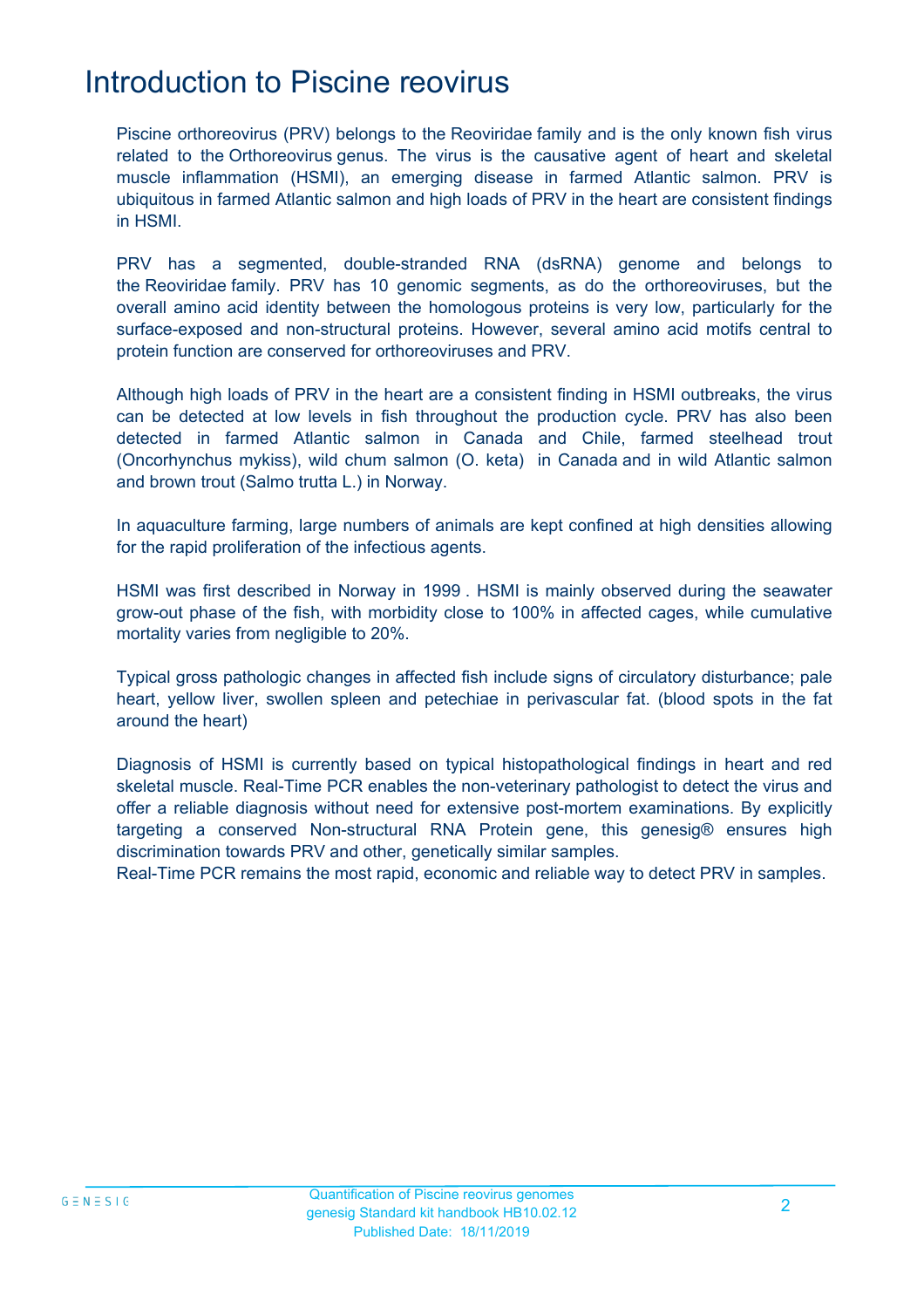# **Specificity**

The Primerdesign genesig Kit for Piscine reovirus (PRV) genomes is designed for the in vitro quantification of PRV genomes. The kit is designed to have a broad detection profile. Specifically, the primers represent 100% homology with over 95% of the NCBI database reference sequences available at the time of design.

The dynamics of genetic variation means that new sequence information may become available after the initial design. Primerdesign periodically reviews the detection profiles of our kits and when required releases new versions.

If you require further information, or have a specific question about the detection profile of this kit then please send an e.mail to enquiry@primerdesign.co.uk and our bioinformatics team will answer your question.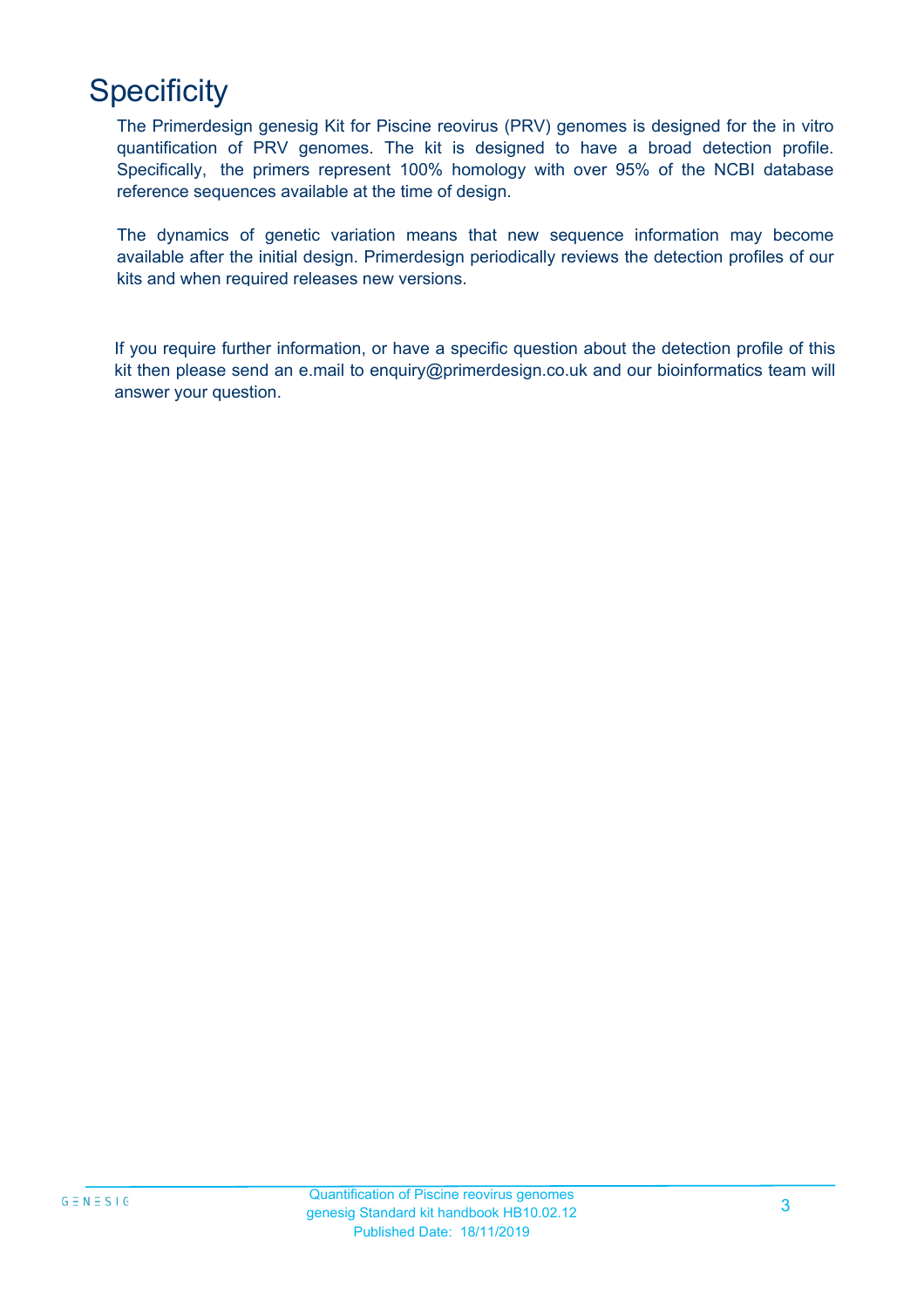## Kit contents

- **PRV specific primer/probe mix (150 reactions BROWN)** FAM labelled
- **PRV positive control template (for Standard curve RED)**
- **RNase/DNase free water (WHITE)** for resuspension of primer/probe mixes
- **Template preparation buffer (YELLOW)** for resuspension of positive control template and standard curve preparation

### **Reagents and equipment to be supplied by the user**

#### **Real-time PCR Instrument**

#### **Extraction kit**

This kit is recommended for use with genesig Easy DNA/RNA Extraction kit. However, it is designed to work well with all processes that yield high quality RNA and DNA with minimal PCR inhibitors.

**oasigTM lyophilised OneStep or Precision**®**PLUS OneStep 2X RT-qPCR Master Mix** Contains complete OneStep RT-qPCR master mix

**Pipettors and Tips**

**Vortex and centrifuge**

**Thin walled 1.5 ml PCR reaction tubes**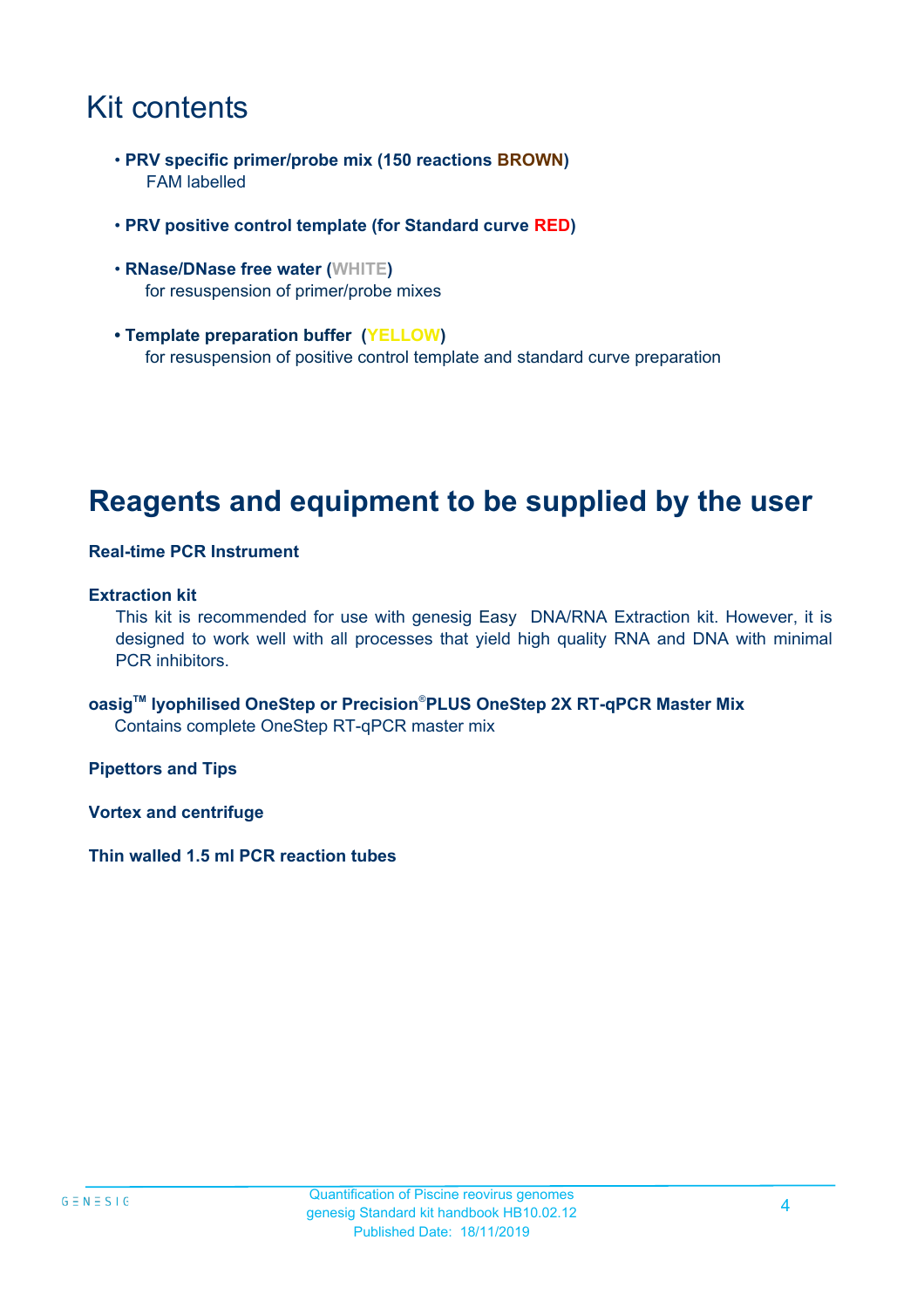### Kit storage and stability

This kit is stable at room temperature but should be stored at -20ºC on arrival. Once the lyophilised components have been resuspended they should not be exposed to temperatures above -20°C for longer than 30 minutes at a time and unnecessary repeated freeze/thawing should be avoided. The kit is stable for six months from the date of resuspension under these circumstances.

If a standard curve dilution series is prepared this can be stored frozen for an extended period. If you see any degradation in this serial dilution a fresh standard curve can be prepared from the positive control.

Primerdesign does not recommend using the kit after the expiry date stated on the pack.

### Suitable sample material

All kinds of sample material suited for PCR amplification can be used. Please ensure the samples are suitable in terms of purity, concentration, and RNA/DNA integrity. Always run at least one negative control with the samples. To prepare a negative-control, replace the template RNA sample with RNase/DNase free water.

### Dynamic range of test

Under optimal PCR conditions genesig PRV detection kits have very high priming efficiencies of >90% and can detect less than 100 copies of target template.

### Notices and disclaimers

This product is developed, designed and sold for research purposes only. It is not intended for human diagnostic or drug purposes or to be administered to humans unless clearly expressed for that purpose by the Food and Drug Administration in the USA or the appropriate regulatory authorities in the country of use. During the warranty period Primerdesign genesig detection kits allow precise and reproducible data recovery combined with excellent sensitivity. For data obtained by violation to the general GLP guidelines and the manufacturer's recommendations the right to claim under guarantee is expired. PCR is a proprietary technology covered by several US and foreign patents. These patents are owned by Roche Molecular Systems Inc. and have been sub-licensed by PE Corporation in certain fields. Depending on your specific application you may need a license from Roche or PE to practice PCR. Additional information on purchasing licenses to practice the PCR process may be obtained by contacting the Director of Licensing at Roche Molecular Systems, 1145 Atlantic Avenue, Alameda, CA 94501 or Applied Biosystems business group of the Applera Corporation, 850 Lincoln Centre Drive, Foster City, CA 94404. In addition, the 5' nuclease assay and other homogeneous amplification methods used in connection with the PCR process may be covered by U.S. Patents 5,210,015 and 5,487,972, owned by Roche Molecular Systems, Inc, and by U.S. Patent 5,538,848, owned by The Perkin-Elmer Corporation.

### **Trademarks**

Primerdesign™ is a trademark of Primerdesign Ltd.

genesig $^\circledR$  is a registered trademark of Primerdesign Ltd.

The PCR process is covered by US Patents 4,683,195, and 4,683,202 and foreign equivalents owned by Hoffmann-La Roche AG. BI, ABI PRISM® GeneAmp® and MicroAmp® are registered trademarks of the Applera Genomics (Applied Biosystems Corporation). BIOMEK® is a registered trademark of Beckman Instruments, Inc.; iCycler™ is a registered trademark of Bio-Rad Laboratories, Rotor-Gene is a trademark of Corbett Research. LightCycler™ is a registered trademark of the Idaho Technology Inc. GeneAmp®, TaqMan® and AmpliTaqGold® are registered trademarks of Roche Molecular Systems, Inc., The purchase of the Primerdesign™ reagents cannot be construed as an authorization or implicit license to practice PCR under any patents held by Hoffmann-LaRoche Inc.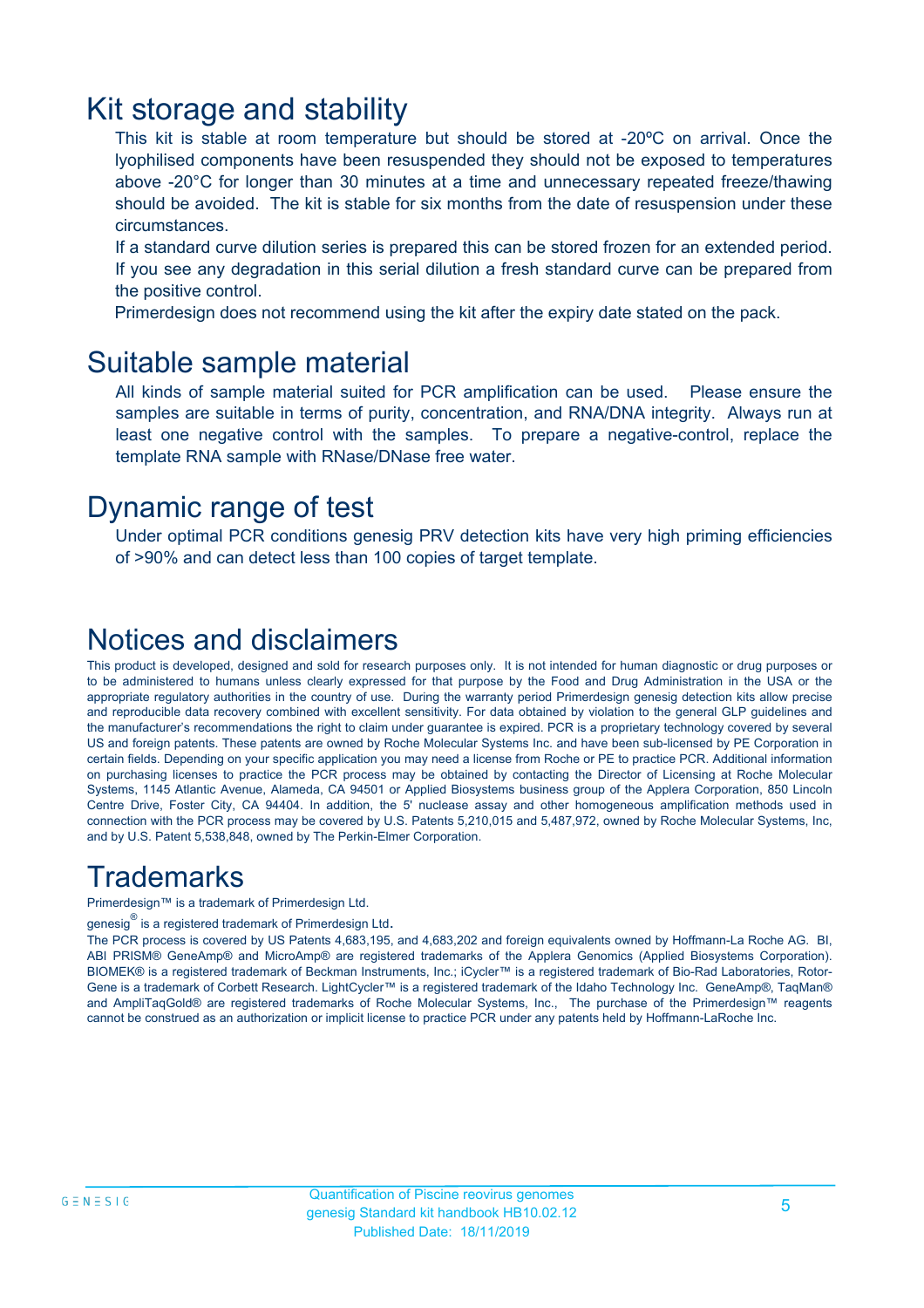## Principles of the test

#### **Real-time PCR**

A PRV specific primer and probe mix is provided and this can be detected through the FAM channel.

The primer and probe mix provided exploits the so-called TaqMan® principle. During PCR amplification, forward and reverse primers hybridize to the PRV cDNA. A fluorogenic probe is included in the same reaction mixture which consists of a DNA probe labeled with a 5`-dye and a 3`-quencher. During PCR amplification, the probe is cleaved and the reporter dye and quencher are separated. The resulting increase in fluorescence can be detected on a range of qPCR platforms.

#### **Positive control**

For copy number determination and as a positive control for the PCR set up, the kit contains a positive control template. This can be used to generate a standard curve of PRV copy number / Cq value. Alternatively the positive control can be used at a single dilution where full quantitative analysis of the samples is not required. Each time the kit is used, at least one positive control reaction must be included in the run. A positive result indicates that the primers and probes for detecting the target PRV gene worked properly in that particular experimental scenario. If a negative result is obtained the test results are invalid and must be repeated. Care should be taken to ensure that the positive control does not contaminate any other kit component which would lead to false-positive results. This can be achieved by handling this component in a Post PCR environment. Care should also be taken to avoid crosscontamination of other samples when adding the positive control to the run. This can be avoided by sealing all other samples and negative controls before pipetting the positive control into the positive control well.

#### **Negative control**

To validate any positive findings a negative control reaction should be included every time the kit is used. For this reaction the RNase/DNase free water should be used instead of template. A negative result indicates that the reagents have not become contaminated while setting up the run.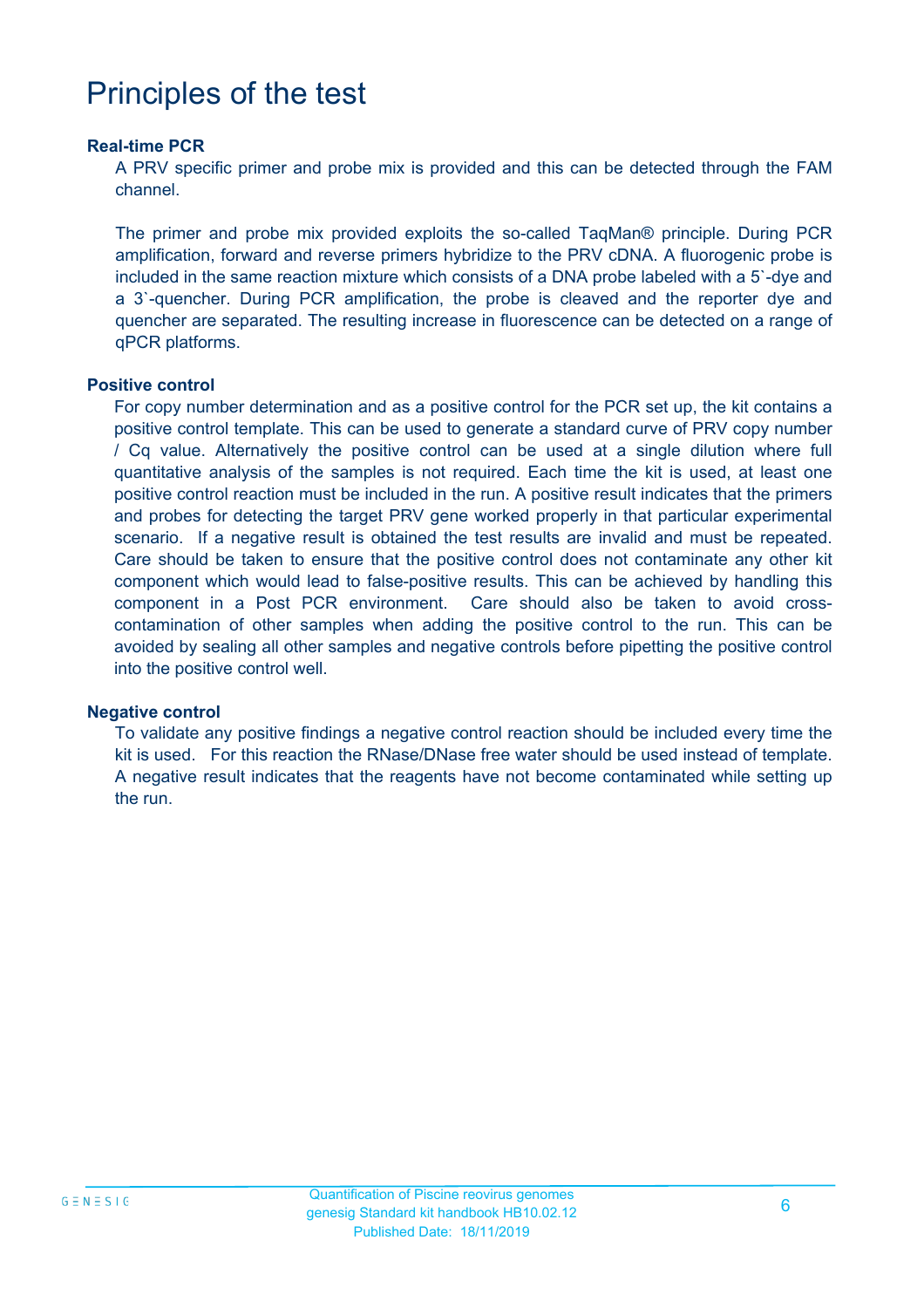### Resuspension protocol

To minimize the risk of contamination with foreign DNA, we recommend that all pipetting be performed in a PCR clean environment. Ideally this would be a designated PCR lab or PCR cabinet. Filter tips are recommended for all pipetting steps.

#### **1. Pulse-spin each tube in a centrifuge before opening.**

This will ensure lyophilised primer and probe mix is in the base of the tube and is not spilt upon opening the tube.

**2. Resuspend the kit components in the RNase/DNase free water supplied, according to the table below:**

To ensure complete resuspension, vortex each tube thoroughly.

| Component - resuspend in water | Volume |
|--------------------------------|--------|
| <b>Pre-PCR pack</b>            |        |
| PRV primer/probe mix (BROWN)   | 165 ul |

#### **3. Resuspend the positive control template in the template preparation buffer supplied, according to the table below:**

To ensure complete resuspension, vortex the tube thoroughly.

| Component - resuspend in template preparation buffer |                    |  |
|------------------------------------------------------|--------------------|--|
| Post-PCR heat-sealed foil                            |                    |  |
| <b>PRV Positive Control Template (RED)</b> *         | ี่ 500 µl <i>'</i> |  |

\* This component contains high copy number template and is a VERY significant contamination risk. It must be opened and handled in a separate laboratory environment, away from the other components.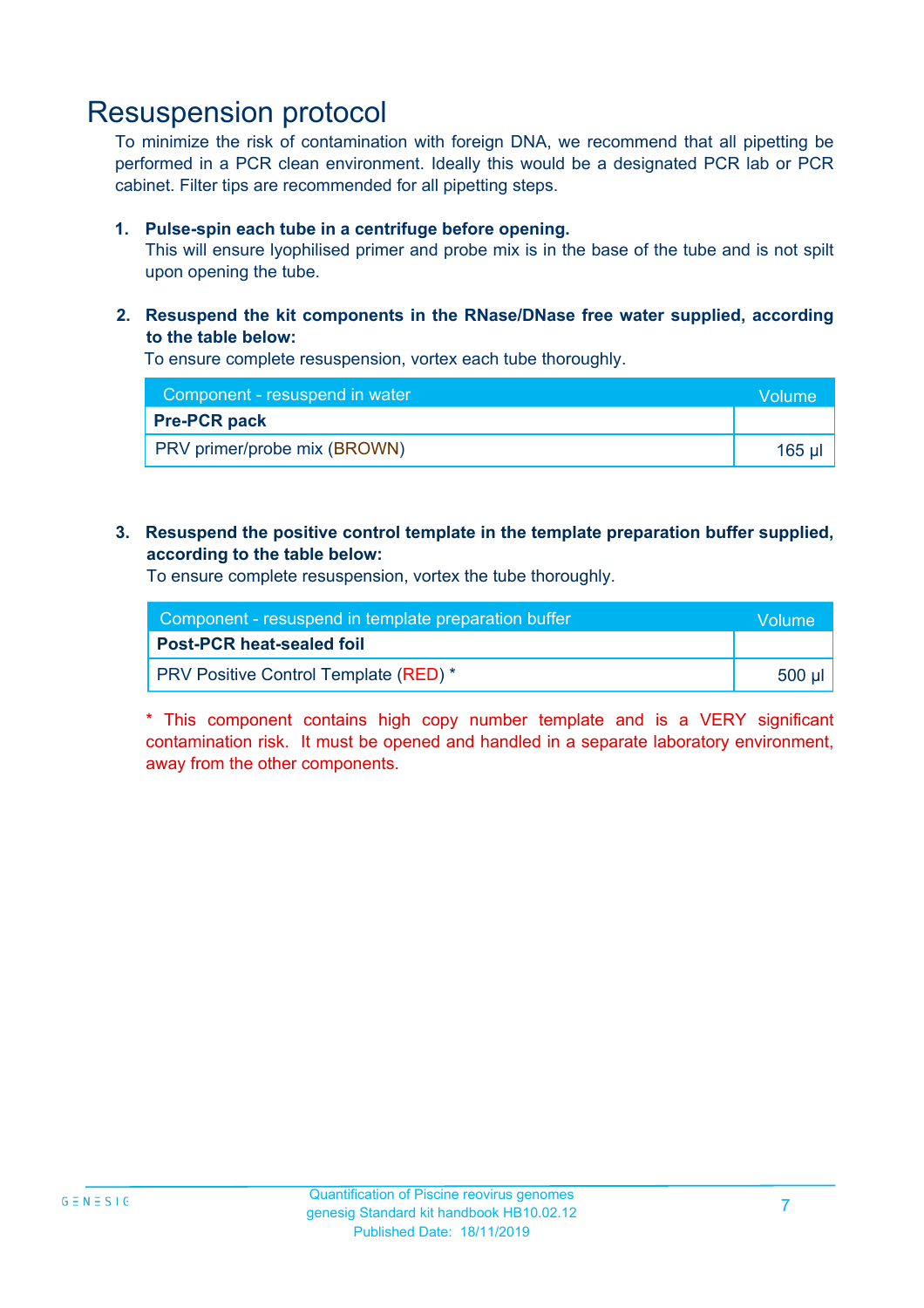### OneStep RT-qPCR detection protocol

A OneStep approach combining the reverse transcription and amplification in a single closed tube is the preferred method. If, however, a two step approach is required see page 10.

#### **For optimum performance and sensitivity.**

All pipetting steps and experimental plate set up should be performed on ice. After the plate is poured proceed immediately to the OneStep amplification protocol. Prolonged incubation of reaction mixes at room temperature can lead to PCR artifacts that reduce the sensitivity of detection.

#### **1. For each RNA sample prepare a reaction mix according to the table below:** Include sufficient reactions for positive and negative controls.

| Component                                                    | Volume       |
|--------------------------------------------------------------|--------------|
| oasig OneStep or PrecisionPLUS OneStep 2X RT-qPCR Master Mix | $10 \mu$     |
| PRV primer/probe mix (BROWN)                                 | 1 µl         |
| <b>RNase/DNase free water (WHITE)</b>                        | $4 \mu$      |
| <b>Final Volume</b>                                          | <u>15 µl</u> |

- **2. Pipette 15µl of this mix into each well according to your qPCR experimental plate set up.**
- **3. Pipette 5µl of RNA template into each well, according to your experimental plate set up.**

For negative control wells use 5µl of RNase/DNase free water. The final volume in each well is 20ul.

**4. If a standard curve is included for quantitative analysis prepare a reaction mix according to the table below:**

| Component                                                    | Volume   |
|--------------------------------------------------------------|----------|
| oasig OneStep or PrecisionPLUS OneStep 2X RT-qPCR Master Mix | $10 \mu$ |
| PRV primer/probe mix (BROWN)                                 | 1 µI     |
| <b>RNase/DNase free water (WHITE)</b>                        | $4 \mu$  |
| <b>Final Volume</b>                                          | $15$ µ   |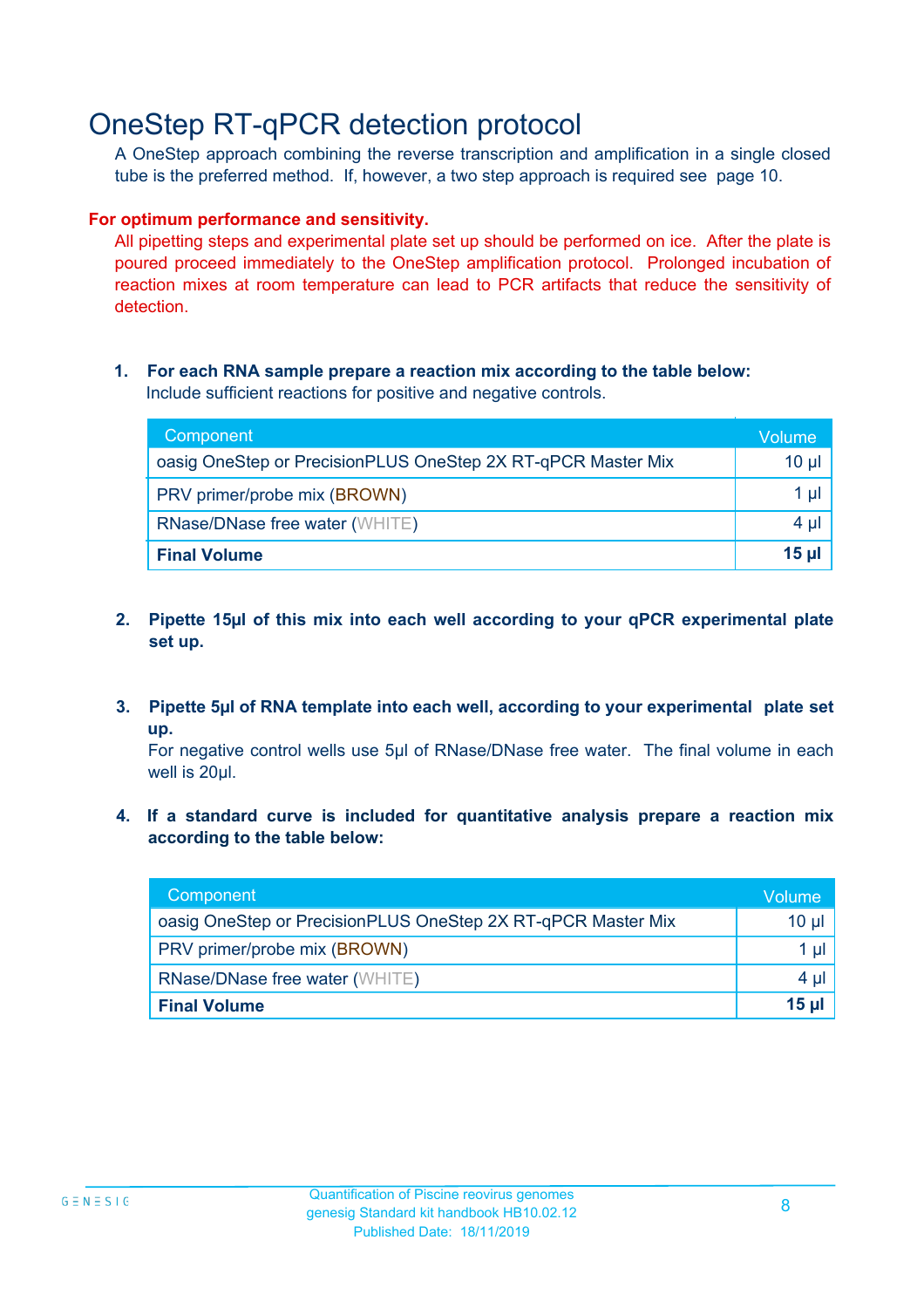#### **5. Preparation of standard curve dilution series**

- 1) Pipette 90µl of template preparation buffer into 5 tubes and label 2-6
- 2) Pipette 10µl of Positive Control Template (RED) into tube 2
- 3) Vortex thoroughly
- 4) Change pipette tip and pipette 10µl from tube 2 into tube 3
- 5) Vortex thoroughly

Repeat steps 4 and 5 to complete the dilution series

| <b>Standard Curve</b>         | <b>Copy Number</b>     |
|-------------------------------|------------------------|
| Tube 1 Positive control (RED) | $2 \times 10^5$ per µl |
| Tube 2                        | $2 \times 10^4$ per µl |
| Tube 3                        | $2 \times 10^3$ per µl |
| Tube 4                        | $2 \times 10^2$ per µl |
| Tube 5                        | 20 per $\mu$           |
| Tube 6                        | 2 per µl               |

**6. Pipette 5µl of standard template into each well for the standard curve according to your plate set up**

The final volume in each well is 20µl.

# OneStep RT-qPCR amplification protocol

Amplification conditions using oasig OneStep or PrecisionPLUS OneStep 2X RT-qPCR Master Mix.

| <b>Step</b> |                              | <b>Time</b>      | Temp           |
|-------------|------------------------------|------------------|----------------|
|             | <b>Reverse Transcription</b> | $10 \text{ min}$ | 55 °C          |
|             | Enzyme activation            | 2 min            | 95 °C          |
| Cycling x50 | <b>Denaturation</b>          | 10 <sub>s</sub>  | $95^{\circ}$ C |
|             | <b>DATA COLLECTION *</b>     | 60 s             | $60^{\circ}$ C |

\* Fluorogenic data should be collected during this step through the FAM channel